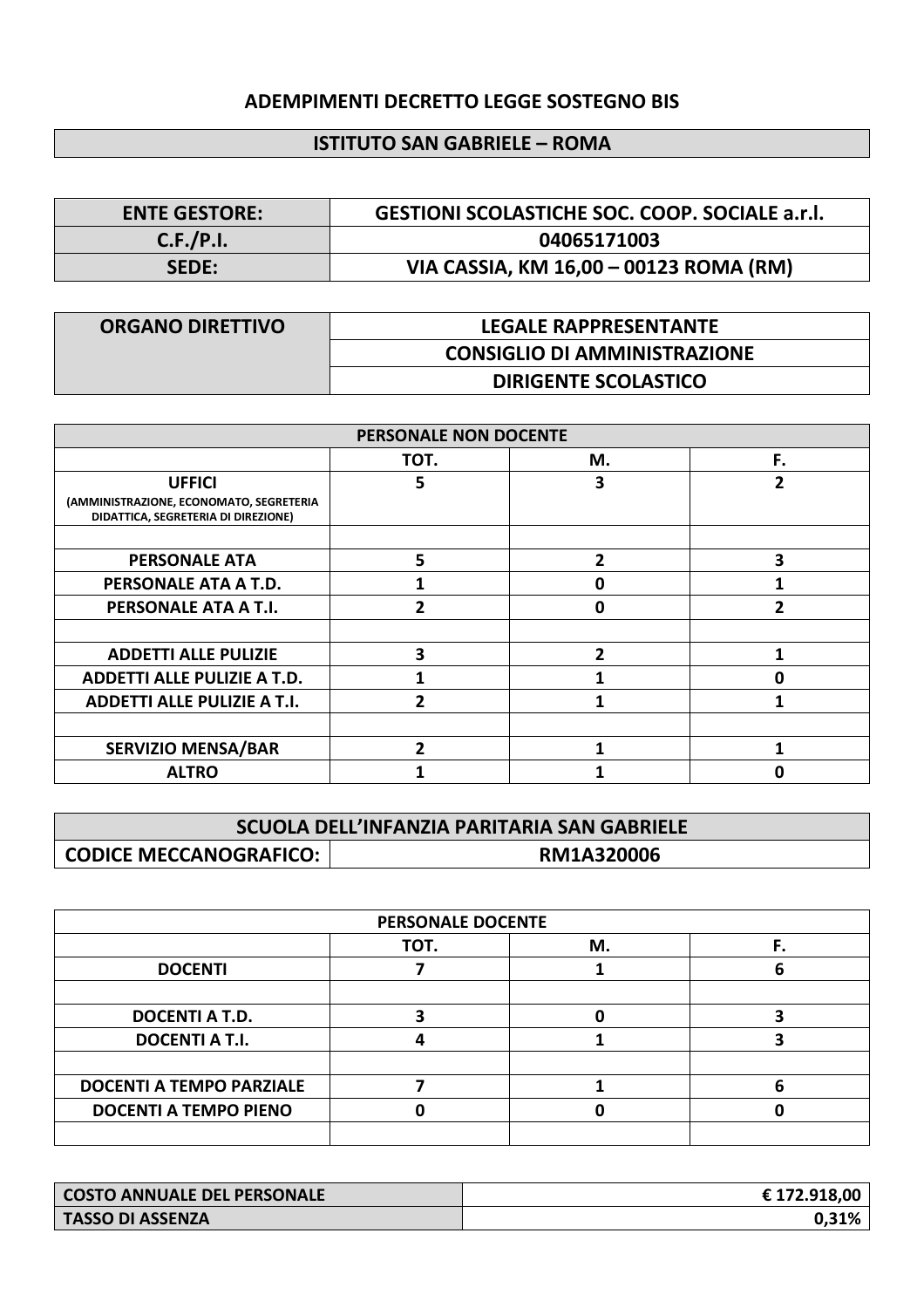| SCUOLA PRIMARIA PARITARIA SAN GABRIELE |                   |
|----------------------------------------|-------------------|
| <b>CODICE MECCANOGRAFICO:</b>          | <b>RM1E19600G</b> |

| <b>PERSONALE DOCENTE</b>           |      |    |              |
|------------------------------------|------|----|--------------|
|                                    | TOT. | М. | F.           |
| <b>DOCENTI</b>                     | 18   | Δ  | 14           |
|                                    |      |    |              |
| <b>DOCENTI A T.D.</b>              | 9    | 3  | 6            |
| <b>DOCENTI A T.I.</b>              | 9    |    | 8            |
|                                    |      |    |              |
| <b>DOCENTI A TEMPO PARZIALE</b>    | 11   |    |              |
| <b>DOCENTI A TEMPO PIENO</b>       |      |    |              |
|                                    |      |    |              |
| <b>COSTO ANNUALE DEL PERSONALE</b> |      |    | € 255.917,00 |
| <b>TASSO DI ASSENZA</b>            |      |    | 0,36%        |

| SCUOLA SECONDARIA DI I GRADO PARITARIA SAN GABRIELE |            |  |
|-----------------------------------------------------|------------|--|
| <b>CODICE MECCANOGRAFICO:</b>                       | RM1M143008 |  |

| <b>PERSONALE DOCENTE</b>        |      |    |    |
|---------------------------------|------|----|----|
|                                 | TOT. | М. | F. |
| <b>DOCENTI</b>                  | 17   |    | 13 |
|                                 |      |    |    |
| <b>DOCENTI A T.D.</b>           |      |    |    |
| <b>DOCENTI A T.I.</b>           |      |    |    |
|                                 |      |    |    |
| <b>DOCENTI A TEMPO PARZIALE</b> |      |    |    |
| <b>DOCENTI A TEMPO PIENO</b>    |      |    |    |
|                                 |      |    |    |

| <b>COSTO ANNUALE DEL PERSONALE</b> | € 276.917,00 |
|------------------------------------|--------------|
| <b>TASSO DI ASSENZA</b>            | 0.28%        |

| SCUOLA SECONDARIA DI II GRADO PARITARIA SAN GABRIELE |                                                   |  |
|------------------------------------------------------|---------------------------------------------------|--|
| <b>CODICE MECCANOGRAFICO:</b>                        | RMPCAM500U - LICEO CLASSICO                       |  |
| <b>CODICE MECCANOGRAFICO:</b>                        | <b>RMPSNS500T - LICEO SCIENTIFICO</b>             |  |
| <b>CODICE MECCANOGRAFICO:</b>                        | RMPS5G5003 - LICEO SCIENTIFICO OPZ. SC. APPLICATE |  |
| <b>CODICE MECCANOGRAFICO:</b>                        | <b>RMPMT1500R - LICEO DELLE SCIENZE UMANE</b>     |  |

| <b>PERSONALE DOCENTE</b> |          |    |          |  |
|--------------------------|----------|----|----------|--|
|                          | тот      | м. |          |  |
| <b>DOCENTI</b>           | -г<br>-- |    | 70<br>Zu |  |